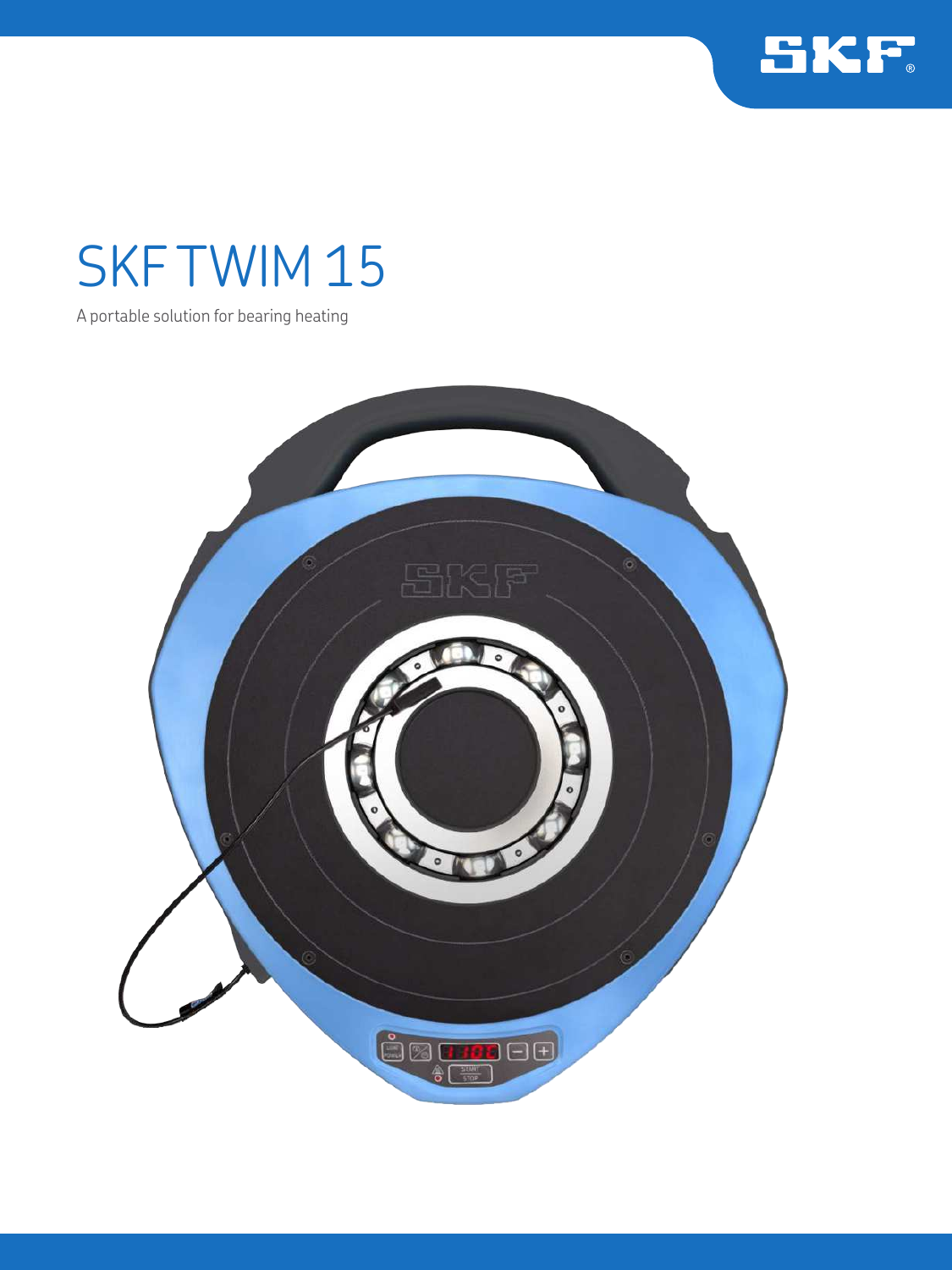## A portable solution for bearing heating

## Portable induction heater TWIM 15

The SKF portable induction heater TWIM 15 is designed for applications in maintenance jobs to heat up bearings that are mounted with an interference fit onto a shaft. Heating the bearing causes it to expand, which eliminates the need to use force during installation. Generally, using the TWIM 15 to generate a 90 °C *(162 °F)* temperature difference between the bearing and shaft is sufficient to enable installation. In addition, the TWIM 15 can be used to heat other ring-shaped, metallic components, providing flexibility of use.



Utilizing electrical power, the TWIM 15 features glass-fiber, hightemperature-resistant plastic construction that allows a low temperature difference between the inner and outer rings of the bearing. This helps to reduce internal tensions that are generated due to excessive thermal expansion of the inner ring compared to the outer ring.

The unit has a user-friendly LED control panel that requires no special training and is simple to understand. The panel is used to regulate temperature and also indicates that the TWIM 15 is operational.

### **TWIM 15 advantages:**

- Innovative heating of bearings
- Portable, compact and lightweight
- No support yokes required
- Automatic temperature monitoring
- Detects bearing size and heats appropriately
- Different power levels
- User-friendly LED control panel
- Quiet operation



The TWIM 15 portable induction heater package includes:

- Portable induction heater TWIM 15
- Magnetic K-type 400 mm temperature probe TWIM 15-3
- Temperature-resistant gloves TMBA G11
- Instructions for use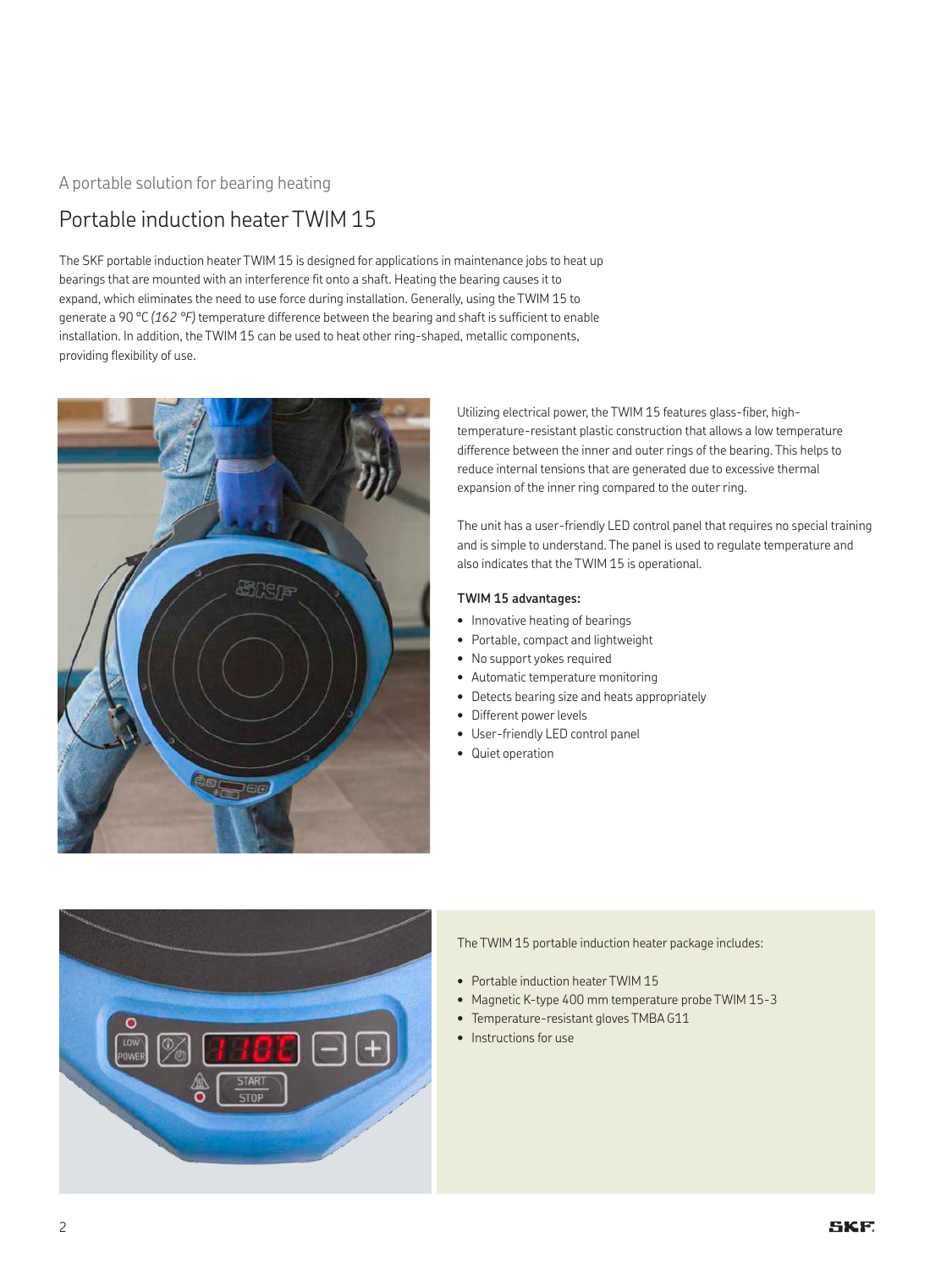#### **Versatile**

Because of the induction plate's flat shape, a support yoke is not needed. This increases the type of components that can be heated on the plate and also reduces the number of required accessories.

### **Portable**

Due to the medium-frequency technology used and choice of materials, the heater is lightweight. Also, the built-in handle makes it convenient to transport, and it can be stored easily.

#### **Innovative heating**

Utilizing smart construction and operating software, the heater produces a low temperature difference between the inner and outer ring of the bearing. This reduces the internal tensions generated due to excessive thermal expansion of the inner ring compared to the outer ring.



#### **Power regulation**

Featuring different power settings, the TWIM 15 can heat sensitive components at a slower pace. Also, a non-bearing power configuration is possible where most of the power is focused on the bore of the component.

#### **Quiet**

Using medium-frequency technology to heat components does not generate noise. An LED indicates when the TWIM 15 is heating, even if you cannot hear it! In parallel, a cooling fan might be heard to help the heater's electronics to stay cool.

| <b>Technical data</b>                                           |                                                                                                                                                 |                                                   |                                                                  |
|-----------------------------------------------------------------|-------------------------------------------------------------------------------------------------------------------------------------------------|---------------------------------------------------|------------------------------------------------------------------|
| Designation                                                     | <b>TWIM 15</b>                                                                                                                                  |                                                   |                                                                  |
| Application 1)                                                  |                                                                                                                                                 | Maximum power                                     | TWIM 15/230 V: 2.3 kVA                                           |
| Bearing weight range 2)                                         | $0,5$ kg $(1,1$ lb) - 20 kg $(44$ lb)                                                                                                           |                                                   | TWIM 15/110 V: 1.8 kVA                                           |
| Min. bearing bore diameter                                      | 30 mm (1.18 in.)                                                                                                                                | Voltage and frequency<br>Max. current consumption | TWIM 15/230 V: 230 V, 50/60 Hz<br>TWIM 15/110 V: 110 V. 50/60 Hz |
| Max. bearing outer diameter                                     | 320 mm $(12.6 \text{ in.})$                                                                                                                     |                                                   |                                                                  |
|                                                                 |                                                                                                                                                 |                                                   | TWIM 15/230 V: 10 A                                              |
| Max. bearing width                                              | 85 mm (3.35 in.)                                                                                                                                |                                                   | TWIM 15/110 V: 16 A                                              |
| Performance examples<br>(bearing, weight,<br>temperature, time) | 6320: 7,1 kg (15.7 lb), 110 °C (230 °F),<br>$5 \text{ min} 20 \text{ s}$<br>22320 CC/W33: 12,8 kg (28.2 lb), 110 °C<br>$(230 °F)$ , 12 min 35 s | Temperature control                               | 20-200 °C (68-392 °F)                                            |
|                                                                 |                                                                                                                                                 | Demagnetisation                                   | The heater does not magnetise                                    |
|                                                                 |                                                                                                                                                 | Dimensions ( $w \times d \times h$ )              | 450 x 500 x 100 mm (17.7 x 19.7 x 3.9 in.)                       |
|                                                                 |                                                                                                                                                 | <b>Total weight</b>                               | 6.6 kg $(14.6 \text{ lb})$                                       |

1) SKF does not recommend heating bearings capped with seals or shields above 80 °C *(175 °F).* However, if higher temperatures are necessary, please contact SKF. The heater is designed for maintenance operations where some cooling in between jobs is allowed. 2) Depending on the geometry of the bearing, maximum heating temperature and power availability.